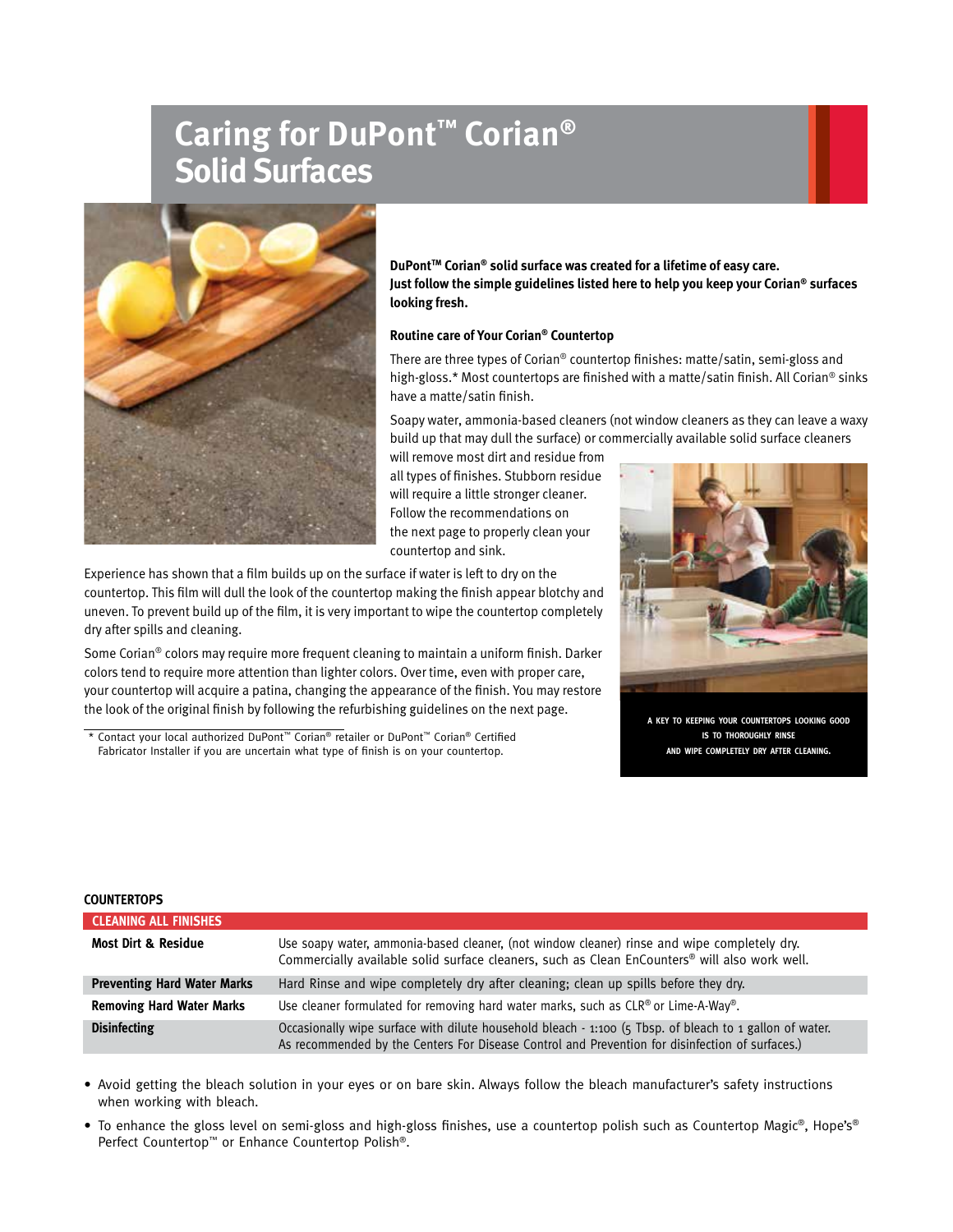| <b>SINKS &amp; LAVATORIES</b> |                                                                                                                                                                                                                                                                                                             |
|-------------------------------|-------------------------------------------------------------------------------------------------------------------------------------------------------------------------------------------------------------------------------------------------------------------------------------------------------------|
| Cleaning                      | Follow procedures above or use Soft Scrub® and a Scotchbrite™ pad to remove residue. Rub Scotchbrite™<br>pad over entire sink to blend in finish.<br>NOTE: Do Not Use Scotchbrite™ pad on countertop surface as this will dull the surface!                                                                 |
| <b>Disinfecting</b>           | Fill your sink 1/4 full with diluted household bleach (5 Tbsp. bleach to 1 gallon water). Be sure to get some<br>of the solution into the overflow opening to disinfect. Let the solution stay in the sink for 15 minutes; then<br>wash sides and bottom as solution drains. Rinse out the sink with water. |

**CLR®** is a registered trademark of Jelmar **Lime-A-Way®** is a registered trademark of Reckitt Benckiser, Inc **Scotchbrite™** is a trademark of 3M Company **Soft Scrub®** is a registered trademark of The Dial Corporation **Countertop Magic®** is a registered trademark of Magic American Corporation **Hope's® Perfect Countertop™** is a trademark of The Hope Company **Enhance Countertop Polish®** is a registered trademark of Eastern Marble and Granite Supply **Clean EnCounters®** is a registered trademark of Stone Care International

# **Preventing Heat Damage**

While DuPont<sup>™</sup> Corian<sup>®</sup> solid surface is heat resistant, as with all countertop materials, it is important to minimize direct heat exposure to protect your surface and investment.



Always use heat trivets or hot pads when placing hot objects on any surface. Always use a trivet under portable heat generating appliances such as a toaster oven. Allow cookware to cool before placing it into a Corian® sink.

## **Preventing Other Damage**

In most cases Corian® solid surface can be repaired if damaged. Be sure to follow these guidelines to help you prevent permanent damage.

- • Avoid getting strong chemicals, such as paint removers, oven cleaners, etc., on your Corian® countertop. If a spill does occur, promptly flush the surface with water to fully rinse off the chemical.
- Do not cut directly on Corian® countertops. Use a cutting board.
- Boiling water alone will not damage your Corian® sink; however, it is a recommended practice to run cold water from the faucet while pouring boiling water into the sink.

## **Removing Blotchy Appearance or Fine Scratches**

You may notice that the surface of your countertop begins to look blotchy.

Typically this is caused by leaving hard water to dry on the surface which will leave a film of minerals. To remove blotchy appearance or fine scratches:

- Pour some mild abrasive liquid cleanser, such as Soft Scrub®, on a damp sponge or cloth and rub over area using small circular motions, from the front to the back, then side to side, overlapping the circles until the entire area has been cleaned.
- Thoroughly rinse the top with clean water and Wipe Surface Completely Dry.
- Check to see if blotchiness is gone. If not, repeat procedure applying more pressure on the sponge or cloth.
- Continue over all affected areas until all film is removed.

Note: While this procedure may remove or minimize the look of very fine scratches, other deeper scratches may remain. They may be removed by following the procedure below or you may wish to hire a professional refinisher to refinish your countertop. Contact the Authorized Corian® retailer from whom you purchased your Corian® solid surface product to inquire about getting a quote for refinishing.